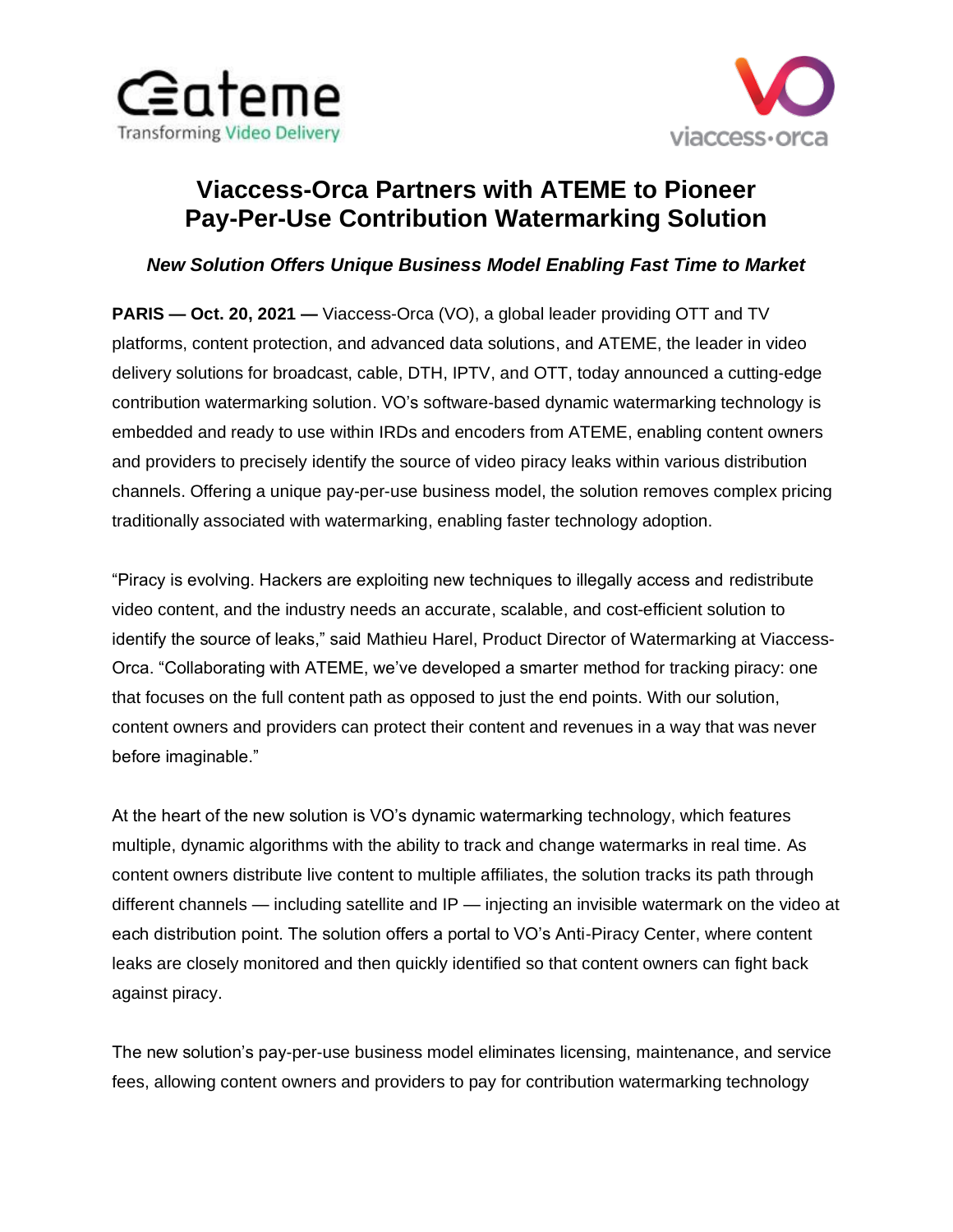only when they use it. Offering seamless integration into new and legacy encoders and IRDs from ATEME, VO's watermarking technology ensures a quick and easy deployment. The dynamic watermarking technology is software-based, allowing content owners and providers to scale the new solution rapidly as they address piracy concerns.

"By 2022 the cost of online video piracy is expected to reach \$52 billion, and this problem is only going to get worse without an effective solution," said Julien Mandel, Solution Marketing Senior Director at ATEME. "Teaming up with Viaccess-Orca, an industry leader in content protection, we've created a free solution that liberates content owners and providers from sizing their network, so that they can focus only on tracking the path of leaks throughout the distribution workflow. Before this, content providers were limited to only identifying the end point of leaked content, so this solution is a real game-changer for the industry."

The new solution supports BISS-CA encryption, an open protocol that enables real-time entitlement management for content streams over any network. When used in conjunction with dynamic watermarking, BISS-CA simplifies content owners' ability to trace the source of illegal streams and safeguard their content, making this new watermarking solution especially advantageous for live sports streaming applications.

More information about VO and the new contribution watermarking solution is at [https://www.viaccess-orca.com/tv-piracy/dynamic-watermarking.](https://www.viaccess-orca.com/tv-piracy/dynamic-watermarking)

# # #

## **About Viaccess-Orca**

Viaccess-Orca is a leading global solutions provider of OTT and TV platforms, content protection, and advanced data solutions. The company offers an extensive range of innovative, end-to-end, modular solutions for content delivery, protection, discovery, and monetization. With over 20 years of industry leadership, Viaccess-Orca helps content providers and TV operators shape a smarter and safer TV and OTT experience. With its expertise in security, VO is also helping the digital manufacturing industry protect their assets. Viaccess-Orca is part of the Orange Group and the company's solutions have been deployed in over 35 countries. For more information, visit [www.viaccess-orca.com](http://www.viaccess-orca.com/) or follow the company on Twitter @ViaccessOrca and LinkedIn.

#### **About ATEME**

ATEME enables thousands of the world's leading content owners, broadcasters and service providers to captivate their audiences with a superior quality of experience through multi-codec encoding, any-format origin/packaging, scalable cloud DVR, audience-aware CDN and revenue-generating dynamic ad insertion solutions. Find out more: [www.ateme.com.](http://www.ateme.com/)